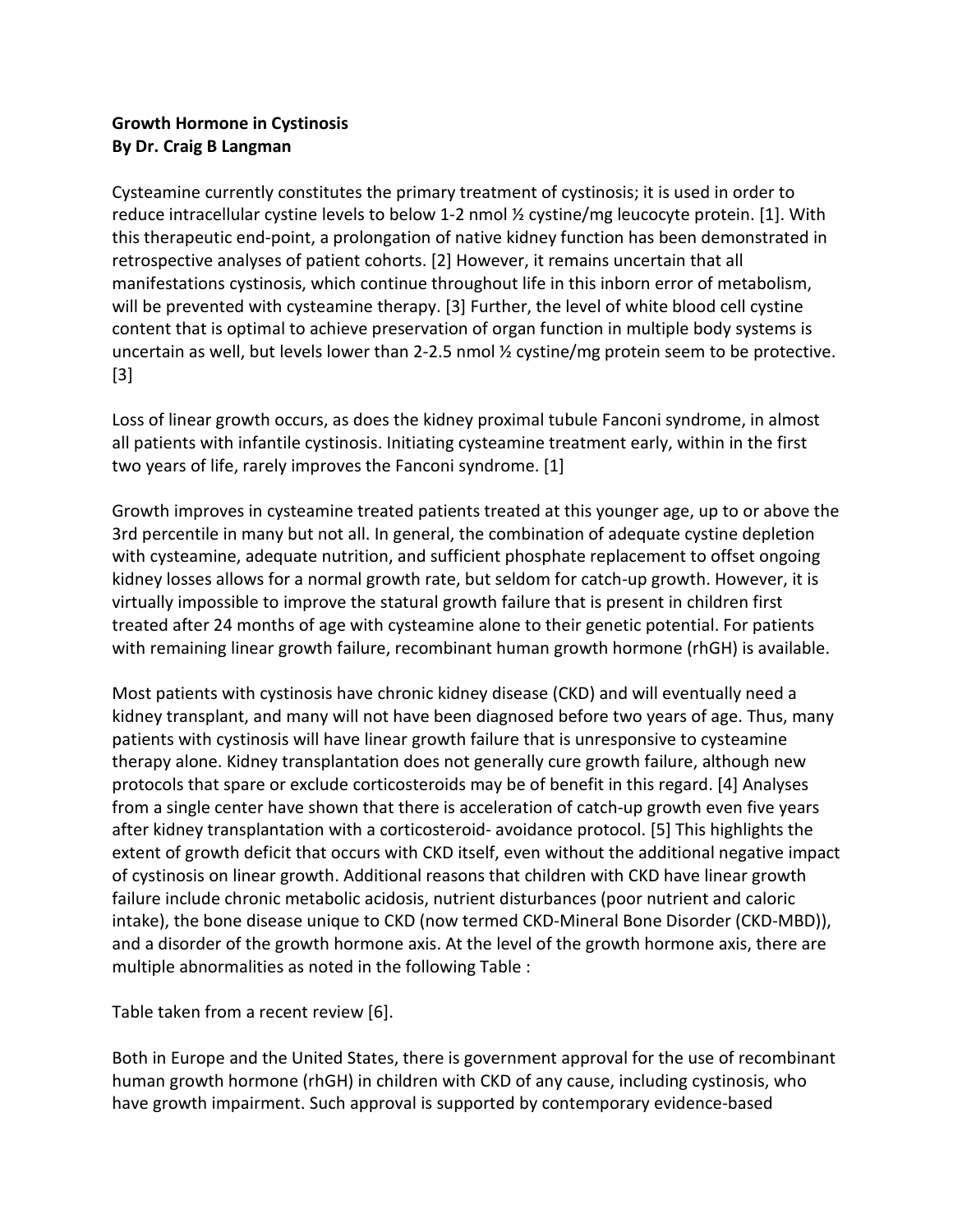medicine guidelines. [7] While initially it was felt that rhGH therapy should be restricted to patients older than 24 months of age, this view has been challenged both by more recent scientific data and by clinical experience. [8] Importantly, there is good evidence that there is no diminution of the adolescent growth spurt, during which final adult height is achieved, in children with CKD treated with rhGH sufficiently early, as rhGH is an effective agent in reducing or eliminating the defect in linear growth, especially if used prior to the need for maintenance dialysis. [6]

At present, rhGH therapy for linear growth deficits is not used in the early post-kidney transplant period for fear of possible rejection, or introduction of post-transplant lymphoproliferative disease. [9] In fact, in the United Kingdom, the National Institute for Clinical Excellence recommends, "In children with chronic renal insufficiency, treatment [with growth hormone] should be stopped and not restarted for at least a year." Clinical experience has included careful and highly individualized approaches to kidney transplant patients with growth failure in the pediatric age range after the first year of kidney transplantation. Accordingly, rhGH therapy does have a role in the treatment of post-transplant growth failure, but must be assessed on a patient-by-patient basis.

Once final height is achieved, rhGH therapy cannot increase height further. However, one may ask whether there any other possible uses for rhGH in the adult patient with cystinosis. At present, there are no randomized prospective studies published to address this specific question, but there are some preliminary studies in humans to address possible benefits and risks of rhGH in adults with CKD or on maintenance dialysis.

Cardiovascular disease is the leading cause of death in patients with CKD, on dialysis, and with a functioning kidney transplant. The pathogenesis of the heart disease is multi-factorial, but includes systemic inflammation, endothelial dysfunction, lipid abnormalities, and CKD-MBD, and others. [10] Human experimental treatment with rhGH in adults with CKD or those on maintenance dialysis have indicated that there are beneficial effects on microcapillary blood flow, reductions in LDL-cholesterol, and other factors that might ameliorate the heart disease. [11] However, all studies to date are short-term, and it remains unknown if long-term therapy that would be required in patients with CKD or on maintenance dialysis would be sustained with rhGH treatment. Importantly, corticosteroid- sparing regimens in kidney transplantation may help reduce the burden of long-term cardiovascular morbidity and mortality by counteracting, in part, the occurrence of hypertension, diabetes, lipid disorders, and obesity that is prevalent in this population.

When corticosteroids are used, rhGH therapy may counteract some of the long-term negative effects of that therapy on body composition, as seen in Table 2 below. The use of rhGH is largely untested and its results, unknown in adult patients with CKD, on maintenance dialysis, or with a kidney transplant.

Table 2. Metabolic effects of long-term GCs vs. GH/IGF-1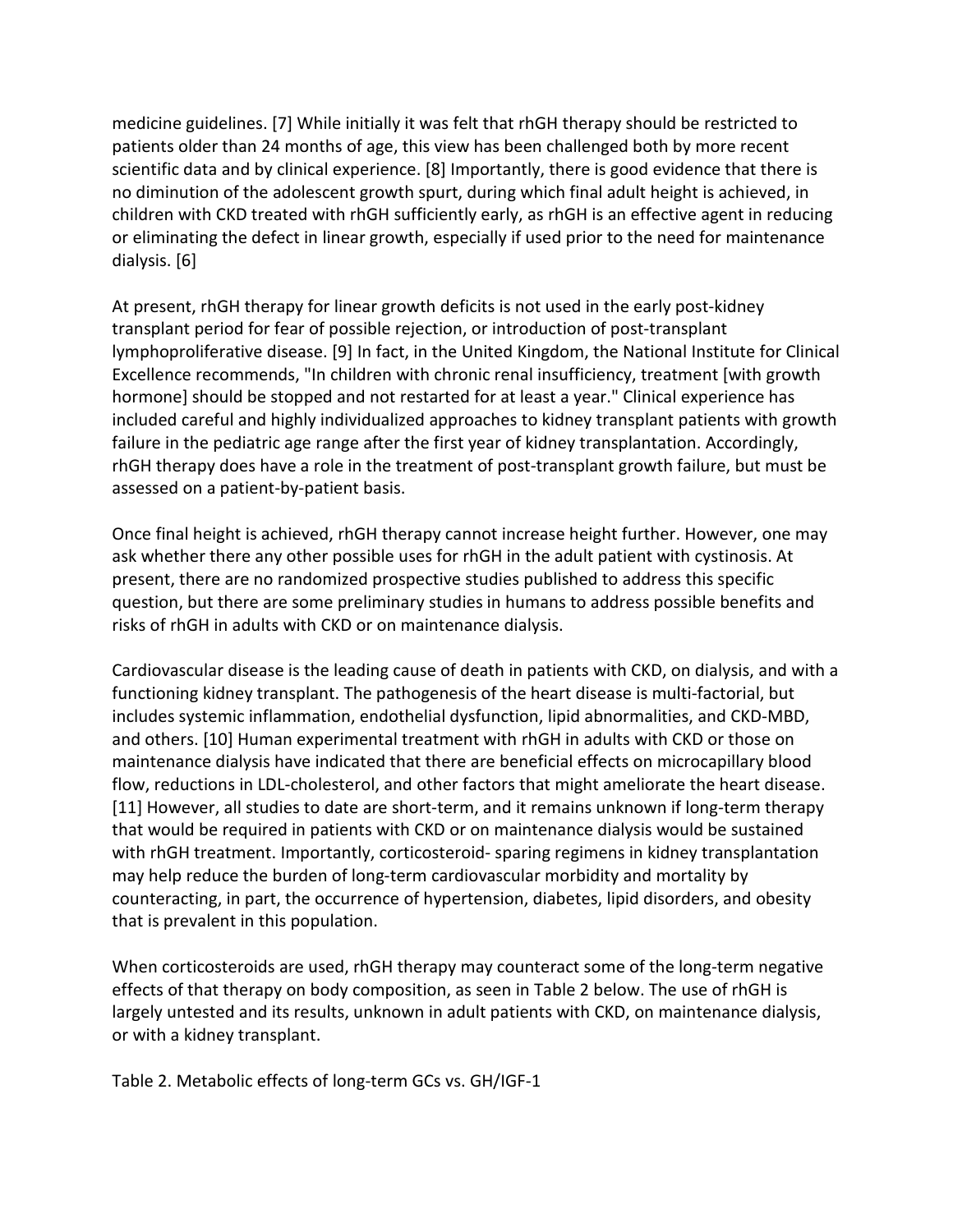## From [12].

Despite the lack of data on patients with cystinosis, there is some information on the use of rhGH in growth hormone deficient adult patients, adults with Prader-Willi syndrome, patients with HIV, and elderly patients with muscle weakness or aging-related symptoms. GH replacement in such adult patients appears to improves the impaired cardiac function, exercise performance, muscle strength and exercise capacity. The side effects of rhGH in adults are mostly dose-related; despite a proportionally smaller dose used in adults compared to children, adult patients complain more about edema, arthralgias, joint swelling, myalgias and carpal tunnel syndrome. There are also at least theoretical concerns for a potential diabetogenic effect of rGH as well as possible increased risk of cancer. [13]

Conclusion: For the treatment of linear growth failure in patients with cystinosis and CKD, rhGH has been shown to increase height. It is best used earlier in the course of CKD and cystinosis than at the time of maintenance dialysis in this population, but even in patients receiving dialysis, there has been improved linear growth. Its use in the growth-stunted patient with growth potential after kidney transplantation should be limited to use > one year after transplantation, and only after consultation with subspecialists with direct clinical experience in treating this issue.

In distinction to its use in pediatrics, there is no general consensus for the use of rhGH after cessation of linear growth in adults with cystinosis and varying degrees of CKD, including after kidney transplantation. We would encourage investigators to conduct clinical trials that would address the needs of adult patients with cystinosis who may benefit from the judicious use of rhGH.

## References.

1. First NIH/Office of Rare Diseases Conference on Cystinosis: past, present, and future. Kleta R, Kaskel F, Dohil R, Goodyer P, Guay-Woodford LM, Harms E, Ingelfinger JR, Koch VH, Langman CB, Leonard MB, Mannon RB, Sarwal M, Schneider JA, Skovby F, Sonies BC, Thoene JG, Trauner DA, Gahl WA; NIH Office of Rare Diseases. Pediatr Nephrol. 2005 Apr;20(4):452- 4.

2. Pharmacological treatment of nephropathic cystinosis with cysteamine.

Kleta R, Gahl WA. Expert Opin Pharmacother. 2004 Nov;5(11):2255- 62.

3. Nephropathic cystinosis: late complications of a multisystemic disease.

Nesterova G, Gahl W. Pediatr Nephrol. 2008 Jun;23(6):863- 78.

4. Maximizing growth in children after renal transplantation.

Cochat P, Harambat J. Transplantation. 2009 Dec 27;88(12):1321- 2.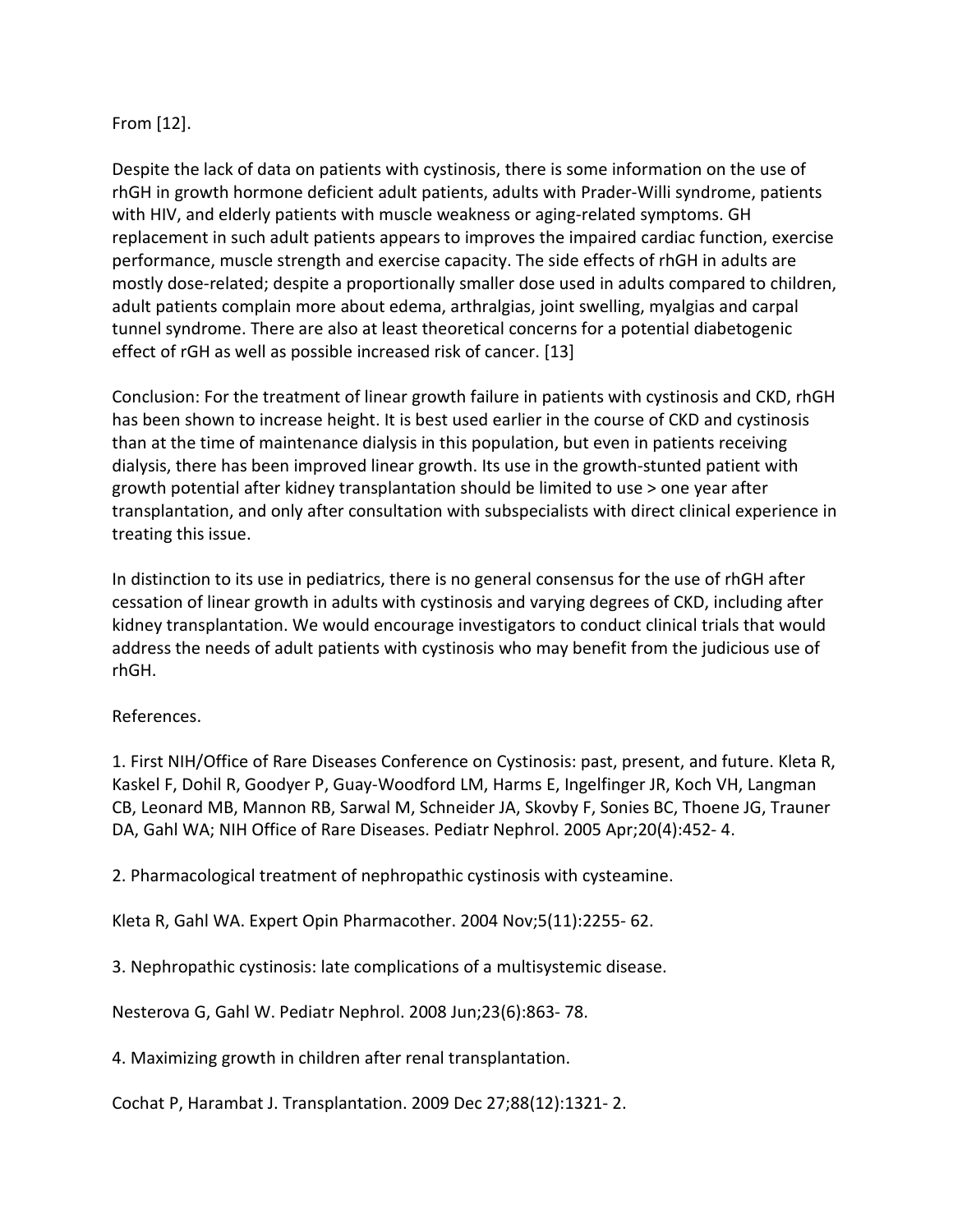5. Steroid elimination is coming of age. Sarwal M. Pediatr Nephrol. 2006 21(1):2-4.

6. Growth hormone treatment in short children with chronic kidney disease.

Mehls O, Wühl E, Tönshoff B, Schaefer F, Nissel R, Haffner D. Acta Paediatr. 2008 Sep;97(9):1159- 64.

7. Kidney Disease: Improving Global Outcomes (KDIGO) CKD-MBD Work Group. KDIGO clinical practice guideline for the diagnosis, evaluation, prevention, and treatment of chronic kidney disease-mineral and bone disorder (CKD-MBD). Kidney International 2009; 76 (Suppl 113): S1- S130.

8. Assessment and treatment of short stature in pediatric patients with chronic kidney disease: a consensus statement. Mahan JD, Warady BA; Consensus Committee. Pediatr Nephrol. 2006 Jul;21(7):917- 30.

9. Management of growth retardation in pediatric recipients of renal allografts. Fine RN. Nat Clin Pract Nephrol. 2007 Jun;3(6):318- 24.

10. Vascular calcification: the killer of patients with chronic kidney disease.

Mizobuchi M, Towler D, Slatopolsky E. J Am Soc Nephrol. 2009 Jul;20(7):1453- 64.

11. Short-term growth hormone treatment and microcirculation: effects in patients with chronic kidney disease. Nissel R, Fischer DC, Puhlmann A, Holdt-Lehmann B, Mitzner A, Petzsch M, Körber T, Tiess M, Schmidt R, Haffner D.

Microvasc Res. 2009 Sep;78(2):246- 52

12. Can growth hormone counteract the catabolic effects of steroids?

Mauras N. Horm Res. 2009 Nov;72 Suppl 1:48-54.

13. Growth hormone therapy in adults. Cummings DE, Merriam GR.

Annu Rev Med. 2003;54:513- 33.

On behalf of the Cystinosis Research Network:

Craig B Langman MD

Donald Cairns, PhD